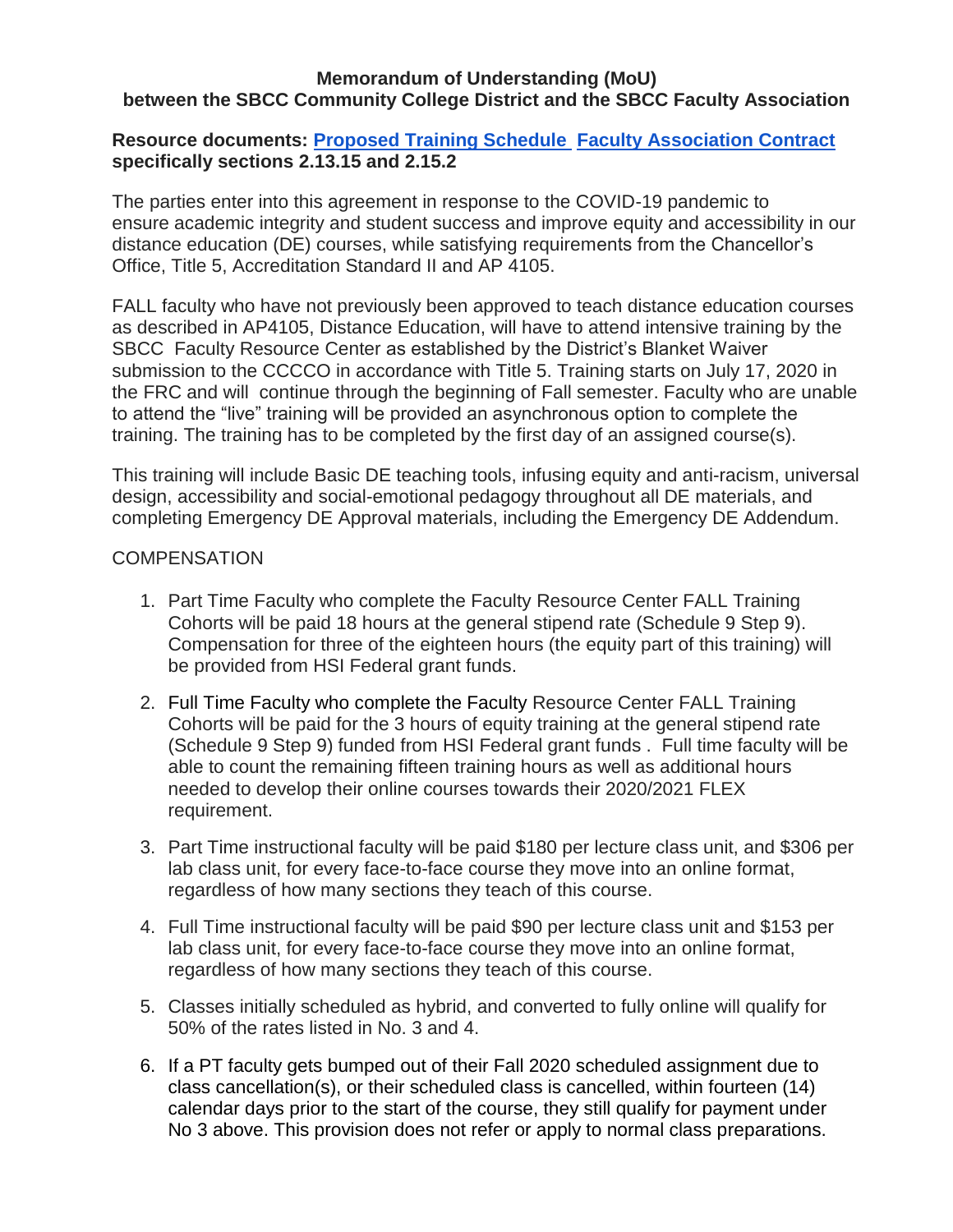- 7. A faculty member attending training may be asked to do ONE DE addendum for his/her course as part of the training. If no department faculty qualify or attend the Fall training, those documents are completed by the department chair or an assigned faculty member.
- 8. Faculty Chairs completing additional DE addenda shall receive one hour's pay per addenda.
- 9. Faculty completing additional DE addenda shall receive one hour's pay per addenda.
- 10.Participating faculty are required to complete all components of the mandatory FRC training in order to receive DE approval.
- 11.This agreement also applies to faculty in the cosmetology department. Section 2.4. and 2.5 of the FA contract do not apply for work completed under this MoU.
- 12.The Curriculum Advisory Committee (CAC) has developed a task force whose members will provide support with completing Emergency DE Approval materials.

Faculty task force members who support this curriculum effort will be paid at the general stipend rate (Schedule 9 Step 9) for their hours worked. The Task Force consists of "Equity Experts," "Distance Education Experts," and "Accessibility Experts."

- a. Funding for the Equity Experts will be provided by HSI Federal grant funds.
- b. Funding for the Distance Education Experts will be provided from general funds, and be limited to a maximum of  $350$  hours in total.
- c. Funding for the Accessibility Expert will be provided by DSPS funding
- 13.Department Chair Department chairs assisting in the preparation of DE addenda or transitioning curriculum online will receive the stipend rate of \$57.71 for time spent in these activities up to a maximum of 15% of the Spring 2020 Chair Stipend for that department. In case of a switch in the department chair, this additional chair stipend will be split according to work completed - as arranged by the two chairs.

Tentatively Agreed:

Cometia Abbeime

Cornelia Alsheimer-Barthel Date President, Faculty Association

Michael Shanahan Date **Date** Vice President, Human Resources

October 7, 2020\_\_\_\_\_

[\\_\\_\\_\\_\\_\\_\\_\\_\\_\\_\\_\\_\\_\\_\\_\\_\\_\\_\\_\\_\\_\\_\\_\\_\\_\\_\\_\\_\\_\\_\\_\\_\\_\\_\\_\\_\\_\\_\\_\\_\\_\\_](https://na2.documents.adobe.com/verifier?tx=CBJCHBCAABAA-QCdMsnmdLwu2ADAW3h3y43S3dMHhKOI) \_\_\_\_\_\_\_\_\_\_\_\_\_\_\_\_\_\_\_ Oct 7, 2020